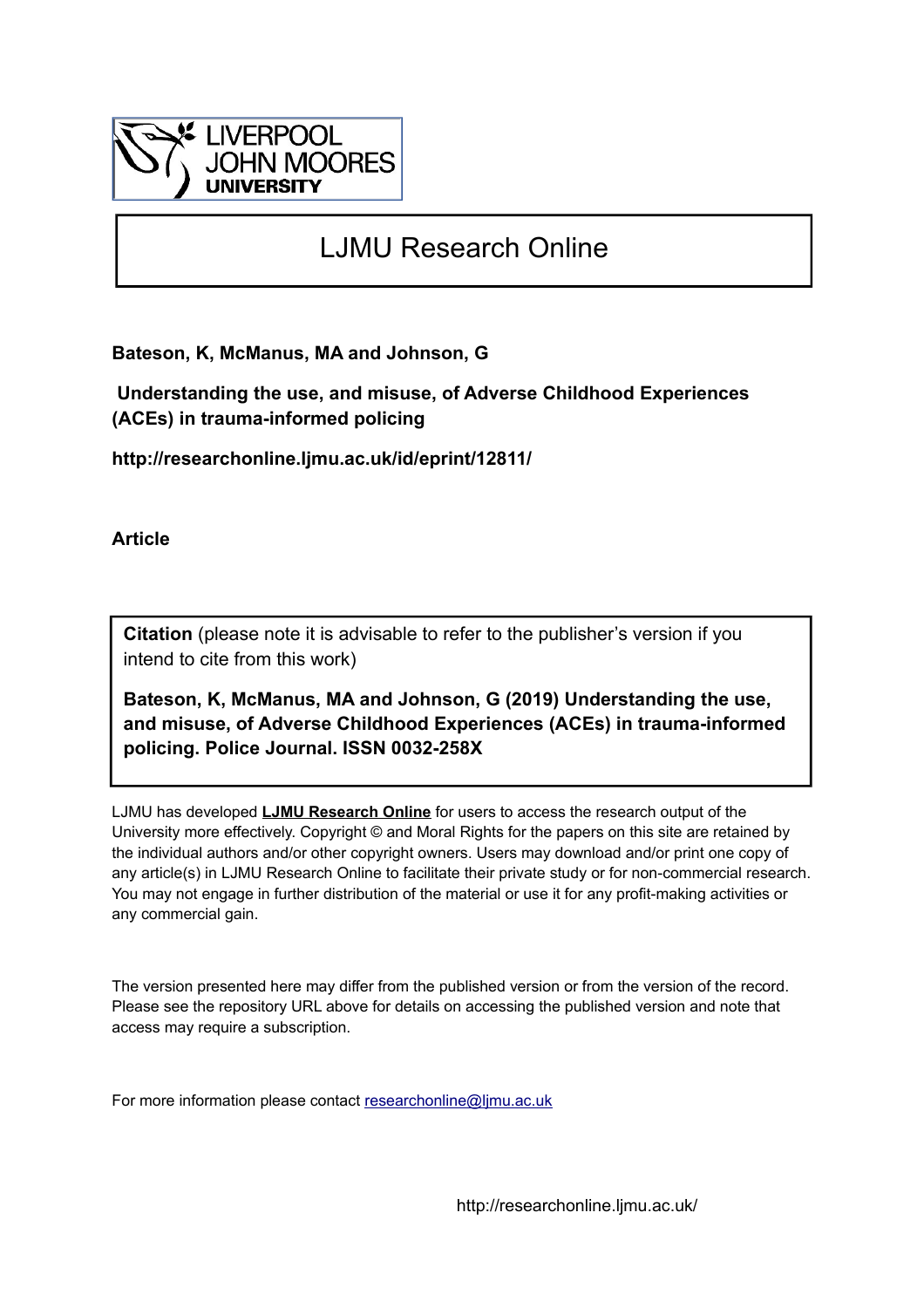# **Understanding the use, and misuse, of Adverse Childhood Experiences (ACE) in trauma informed policing.**

#### **Abstract**

An increased awareness about how trauma impacts upon children and adults is vital for the identification of vulnerability, development of trauma informed policing and strengthening the case for the prevention. ACEs provide an easily understandable framework which could help to develop trauma informed practice and responses. However, there are potential misuses of ACEs in policing, for example using ACE scores or specific single ACEs as the basis for decisions or as intervention thresholds. In this article we review the current evidence with a focus on the strengths, current issues and risks in the use of ACEs across policing.

**Keywords:** Adverse Childhood Experiences (ACEs), vulnerability, traumainformed practice, policing, evidence based.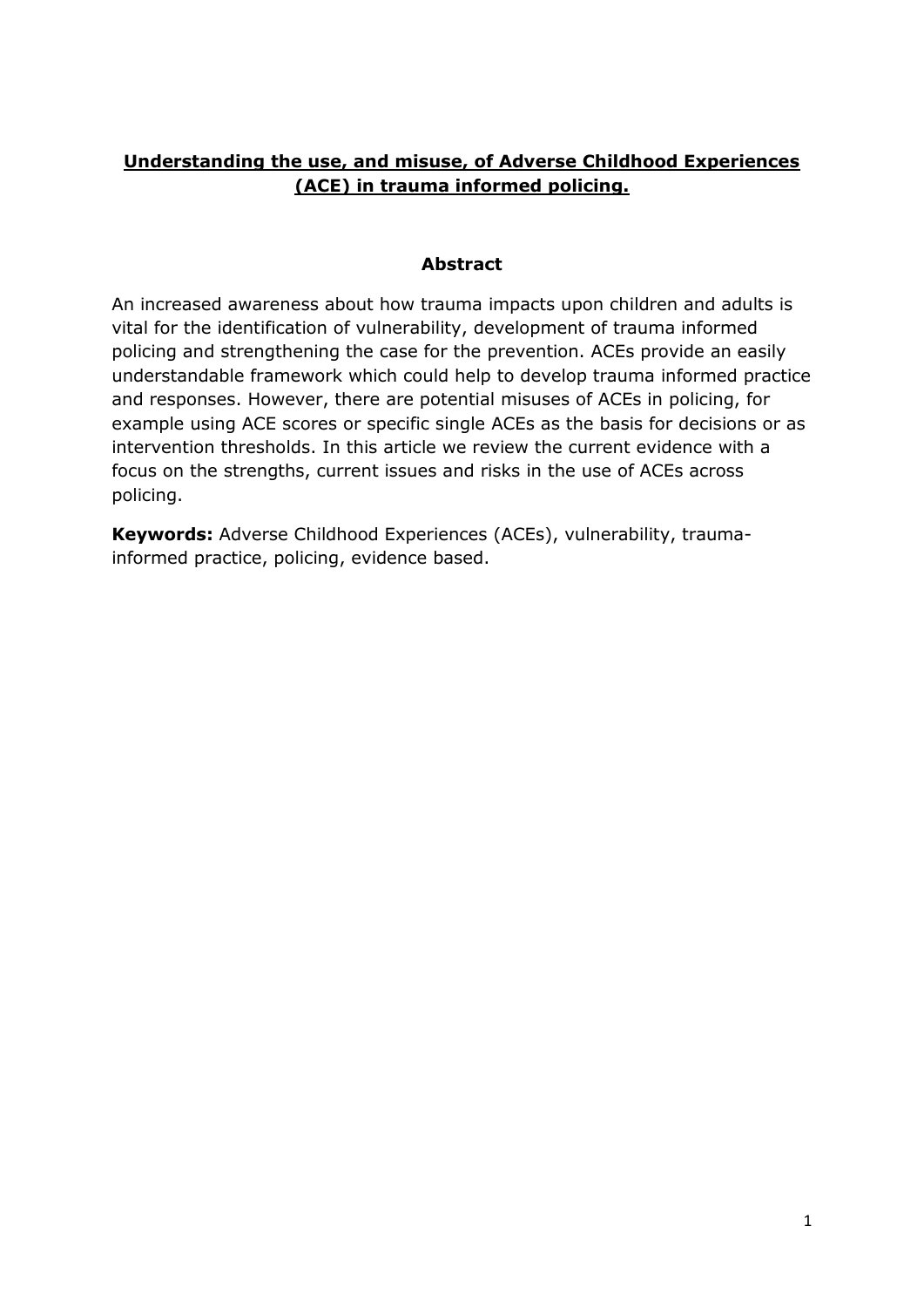Research into Adverse Childhood Experiences (ACEs, Table 1) is increasing the current understanding of the complex relationship between traumatic experiences in childhood and later poor outcomes. Greater awareness about how trauma impacts upon children and adults is required to aid the identification of vulnerability and develop a trauma informed workforce. However, there are some limitations to the current evidence base, which police and commissioners in UK Police Forces should be mindful of when putting this into practice. For example, there appear to be no published studies regarding the validity of ACEs questionnaires in British samples for any practice purpose.

The original ACEs studies were conducted by Felitti et al. (1998) in the USA and hads its their origins in understanding health outcomes in large populations. Over 17,000 adults were asked to say yes or no to whether they had experienced any of ten adverse childhood experiences. (see figure 1). The total number of 'yes' responses gives an 'ACE score'.

Table 1: Adverse Childhood Experiences (Felitti et al., 1998 Hughes et al. 2018, p2)

**Abuse:** physical, emotional, sexual

**Neglect:** physical, emotional

**Household Dysfunction:** parental substance abuse, mother subject to physical abuse, parental mental illness, parental incarceration, parental separation/divorce.

The two most important findings were that Adverse Childhood Experiences (ACEs) were vastly more common than previously acknowledged and that there was a powerful relationship with life-long health impacts (Table 2). This association was found to be strong and almost linear; more types of ACEs were linked to a greater risk of physical and mental health problems in adulthood including major causes of mortality such as heart disease, obesity, substance misuse, and suicide (Felitti et al., 1998). Furthermore, the categories of ACEs analysed were strongly related and additive, whereby if an individual suffered one type of adversity they were more likely to subsequently experience others.

Later research confirmed links to alcoholism, depression, domestic abuse in adulthood, drug use, heart disease, liver disease, miscarriage and stillbirth, sexual risk-taking and multiple partners, sexually transmitted diseases, smoking, suicide, and unintended pregnancy (Bellis et al., 2013; Christiaens, Hedadoren & Olson, 2015; Hillis et al., 2004). The higher an individual's ACEs score, the more likely they were to have started smoking, drinking and having sex sooner. High ACE scorers were also more likely to experience poor educational outcomes, poor employment outcomes, and poor life satisfaction (Bellis et al., 2014). The suggestion is that the manifestations of childhood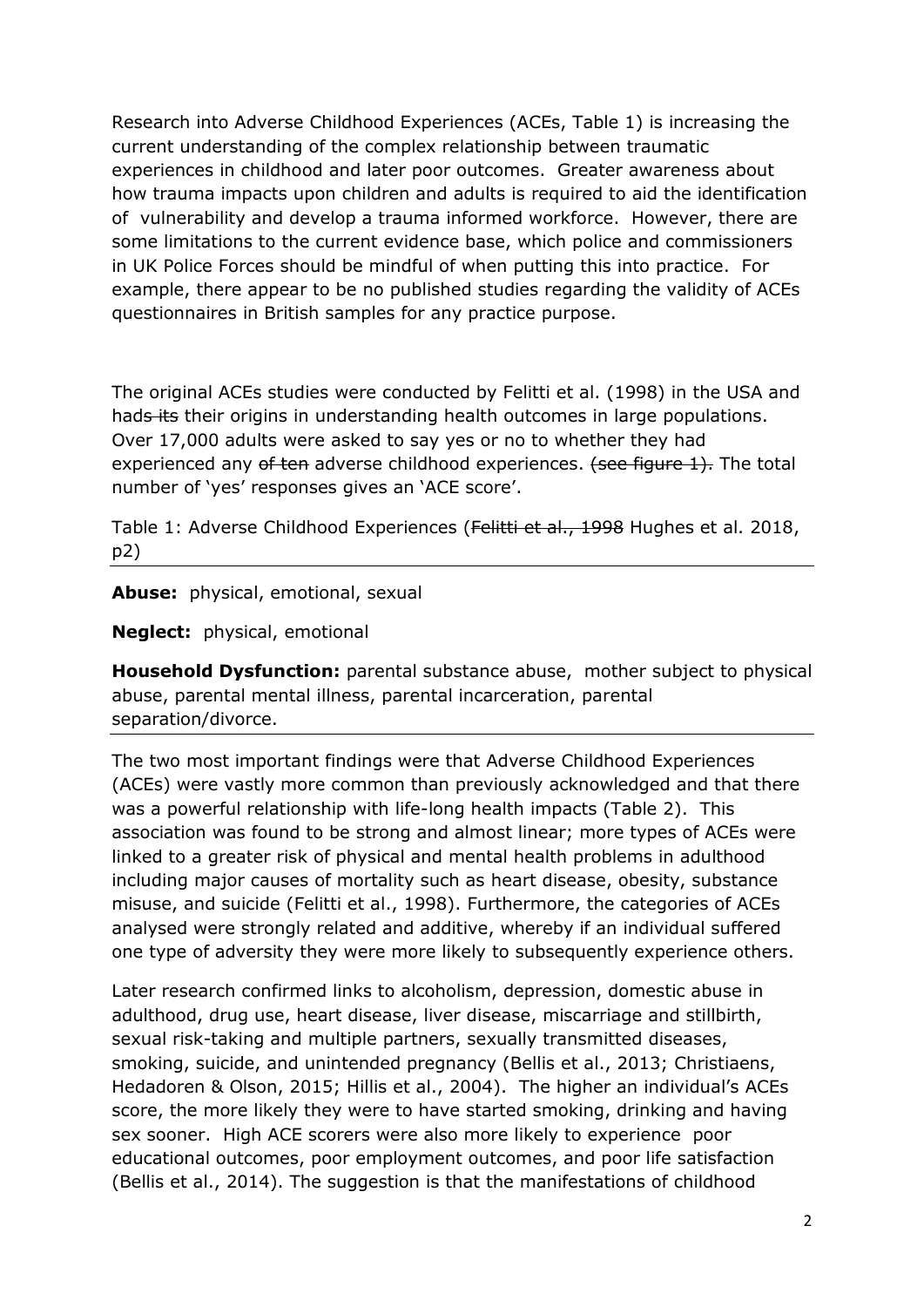adversity can affect almost every realm of life including the emotional, physical, behavioural and social, although often they are not recognised as such.

| Male ACE Score     |                                                                                                                                                                                                        |
|--------------------|--------------------------------------------------------------------------------------------------------------------------------------------------------------------------------------------------------|
| $2+$               | 57% increased risk of premature<br>death (Kelly-Irving et al., 2013, p721)                                                                                                                             |
| 6                  | 4600% increased chance of later                                                                                                                                                                        |
|                    | using injectable drugs (Felitti, 2002,                                                                                                                                                                 |
|                    | p3)                                                                                                                                                                                                    |
| Female ACE score   |                                                                                                                                                                                                        |
| $1+$               | 60% more likely to have died                                                                                                                                                                           |
|                    | prematurely (Kelly-Irving et al., 2013,<br>p721)                                                                                                                                                       |
| $2+$               | 80% more likely to have died                                                                                                                                                                           |
|                    | prematurely increased risk of                                                                                                                                                                          |
|                    | premature death (Kelly-Irving et al.,                                                                                                                                                                  |
|                    | 2013, p721)                                                                                                                                                                                            |
| Both men and women |                                                                                                                                                                                                        |
| $4+$               | Almost 3 times more likely to have<br>smoked, to drink heavily, 8 times<br>more likely to have been<br>incarcerated, 3 times more likely to be<br>morbidly obese (Bellis et al., 2014,<br>p6, table 5) |
|                    | 80% to have developed a major<br>illness by age of 69, compared to 50%<br>of people with zero ACEs (Allen &<br>Donkin, 2015, p13 section 2c)                                                           |
| Children           |                                                                                                                                                                                                        |
| 0                  | 11% developed mental health<br>problems                                                                                                                                                                |
| $5+$               | 44% developed mental health<br>problems (Lucenko et al., 2012, p3<br>table 1)                                                                                                                          |

Table 2. Estimated risks of cumulative ACEs compared to an ACE score of zero

#### **Prevalence**

Recent research has indicated that about 50% of the population have experienced at least one ACE (table 3), and about 10-20% have experienced four or more (Bellis et al., 2014).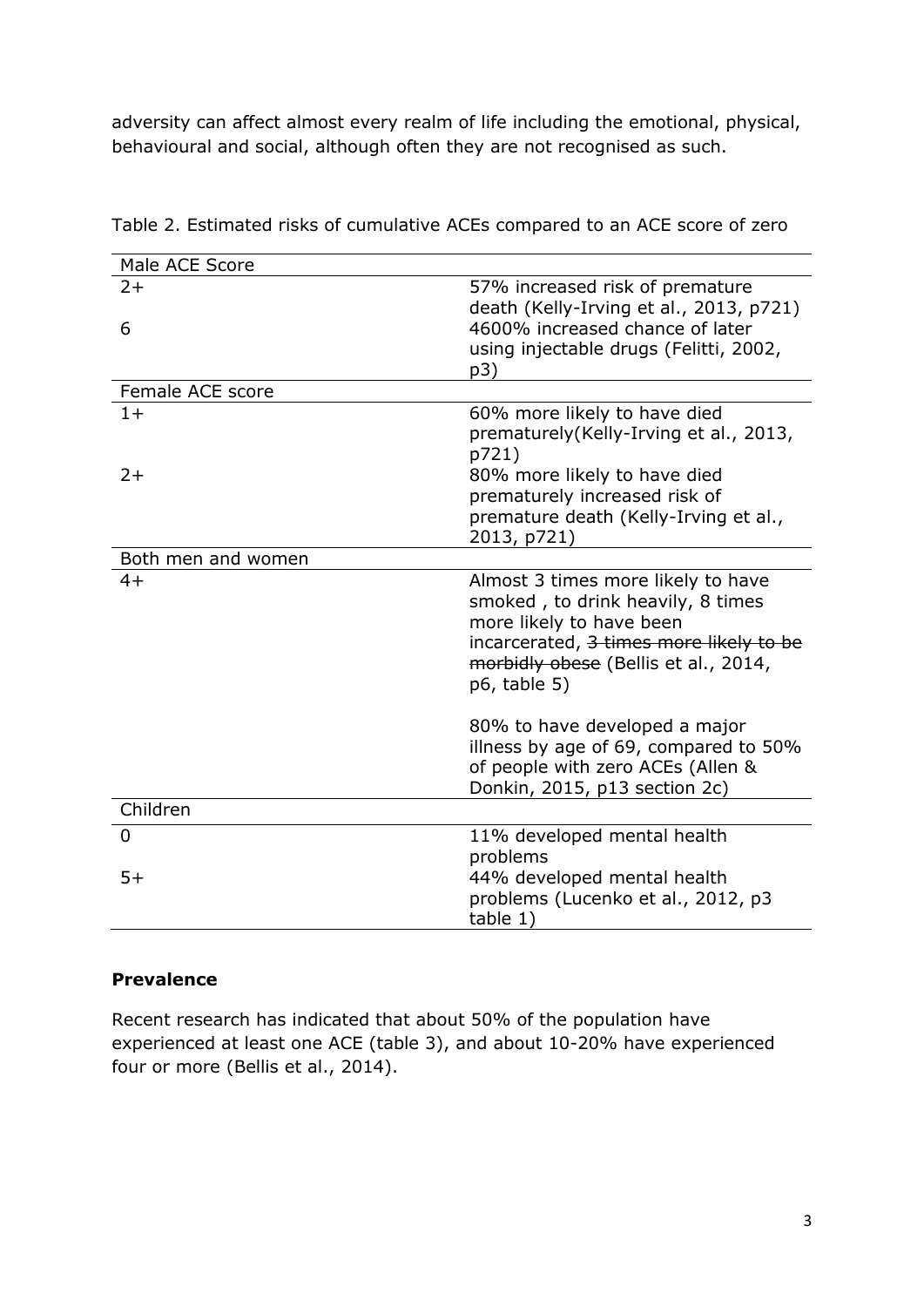| No of ACEs | Bellis et al. (2014, p4,<br>table 3)       | Ashton et al. (2016, p5,<br>figure $1)$ |
|------------|--------------------------------------------|-----------------------------------------|
|            | England                                    | Wales                                   |
|            | 47% of the sample<br>reported at least one | 53%<br>20%                              |
| 3          | <b>ACE</b>                                 | 13%                                     |
|            | 8%                                         | 14%                                     |

Table 3. Prevalence of ACEs in England and Wales.

#### **Strengths of the ACEs concept**

A clear advantage of the ACEs research is the apparent simplicity of its message. The findings, which are not surprising to most practitioners working with families at risk, bring a simple framework of vulnerability to a wider set of practitioners, local authorities and policy makers. Professionals from criminal justice, medicine and housing can now easily view the presentations of their service users through a trauma lens. There is potential to develop a common language and understanding about trauma informed practice across different workforces.

For professionals, it encourages a shift in thinking from "what's wrong with you?" to "what's happened to you?" and for service users a shift from "there's something wrong about me" to "I'm not a bad person, I'm like this because bad things happened to me". Anecdotally, the feedback from professionals and service users is positive. ACEs research has helped to drive the conversation about the importance of early experiences and how they affect people later in life, and can strengthen the case for prevention and trauma-informed practice.

#### **Strengths of ACE Research from a Policing Perspective**

The increased awareness surrounding ACEs and the importance of a traumainformed response is helping police forces to better understand demand as a manifestation of vulnerability and to plan both response and prevention.

Previous research conducted by Public Health Wales reported that in 2015, 89% of policing demand for South Wales Police concerned public welfare, safety and vulnerability issues (McManus et al., 2018). These "demand drivers" can now be thought about in the context of ACEs. For example, individuals with four or more ACEs were 14 times more likely to have been a victim of violence, 15 times more likely to have committed violence against another person and 20 times more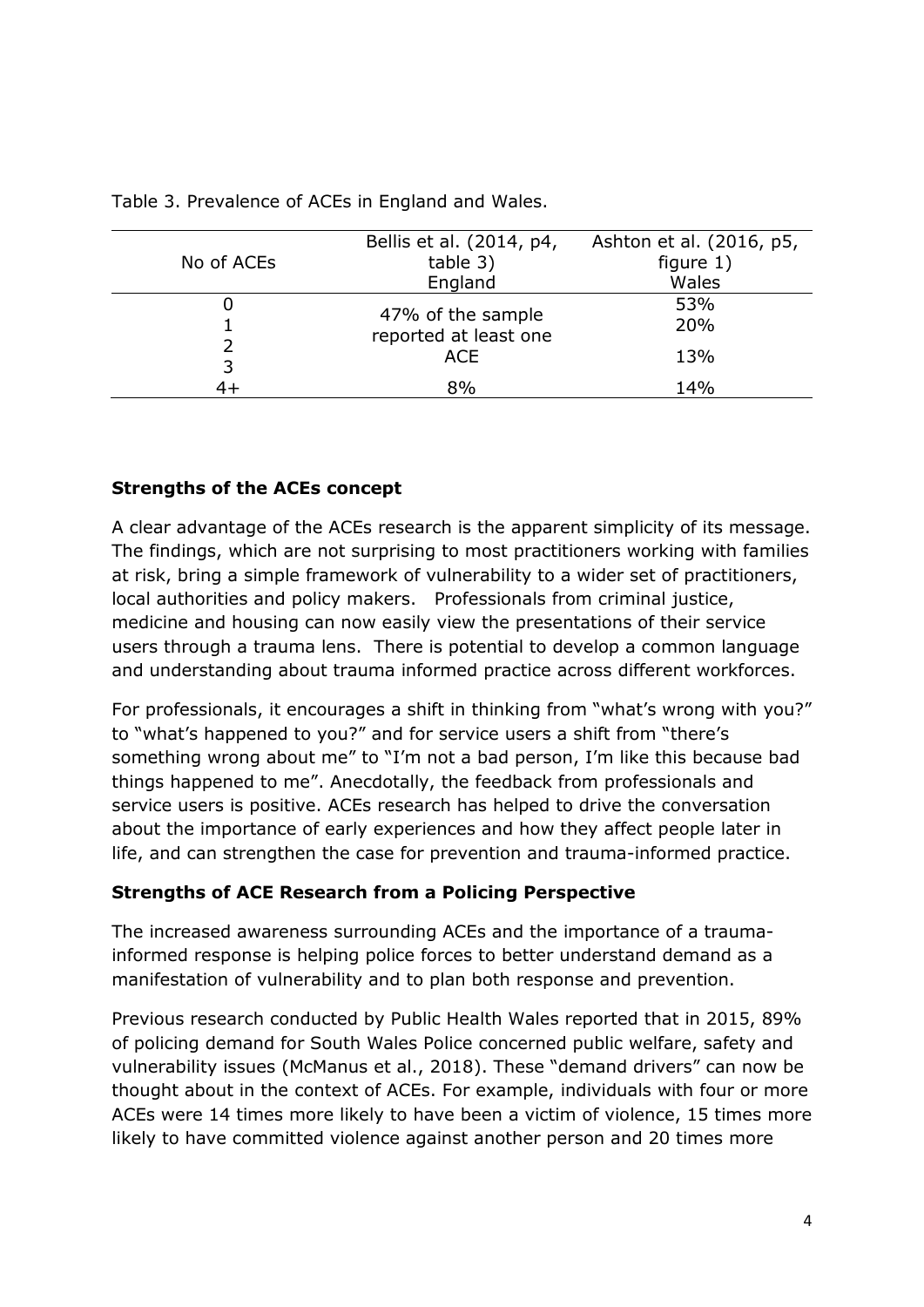likely to have been incarcerated throughout their lifecourse (Ashton et al., 2016).

Looking through an ACEs lens could help police forces better identify vulnerable individuals, leading to improved opportunities for earlier interventions. The hypothesis is that early identification could increase the numbers of children and young people receiving support to address ACEs, prevent poor future health and reduce the likelihood of later antisocial or criminal behaviour. In some forces, for example Humberside Police, the ACEs concept is being used to 'open the conversation' between Early Intervention Team officers and members of the public who may benefit from a supportive input (College of Policing, 2018).

### **Understanding the limitations within ACE research**

The flip side of the simplicity of ACEs is that it has gathered pace in both practice and policy-making even though there are many things that we still do not know. The appeal of conceptual simplicity may be leading to oversimplified practice. There are risks of epidemiological health research being prematurely translated into frontline police practice through misinterpretation of statistical concepts.

For example, using Felitti et al's (1998) measurement of ACEs, each category of adversity is given a score of '1' if present, therefore, the magnitude, severity and duration of childhood adversity is not directly assessed. Consequently, an ACEs score is not an indication of how much adversity a person has experienced in total, but of how many different types of abuse, neglect or household dysfunction were experienced. A low ACE score can mask high levels of trauma. Schilling, Aseltine and Gore (2008) found that individuals with higher ACE scores did display disproportionately poorer health but that this was due to the severity of their specific experiences, not through exposure to multiple different types of adversity throughout childhood.

#### **ACEs do not assess risk, or current needs**

Assessing risk of maltreating a child or committing a criminal offence is a complex issue thwarted with methodological challenges (e.g White and Walsh 2006). Whilst the ACEs concept offers appealing simplicity, its predictive validity for child maltreatment, criminality or being taken into care has not been proven. For example, although four or more ACEs is associated with a 15 times greater likelihood of having committed violence against another person in the past 12 months (Bellis et al., 2015), this cannot be used to predict future behaviour of an individual. In the same vein, statistical analysis of traffic trends can tell us the most likely time of day that an accident might occur on a given road but cannot tell us exactly which cars will be involved.

Individuals with a high ACE score, as a group, are more likely to be amongst society's most high need populations so it would be easy to assume that an individual's high ACE score also means they have high current need. However,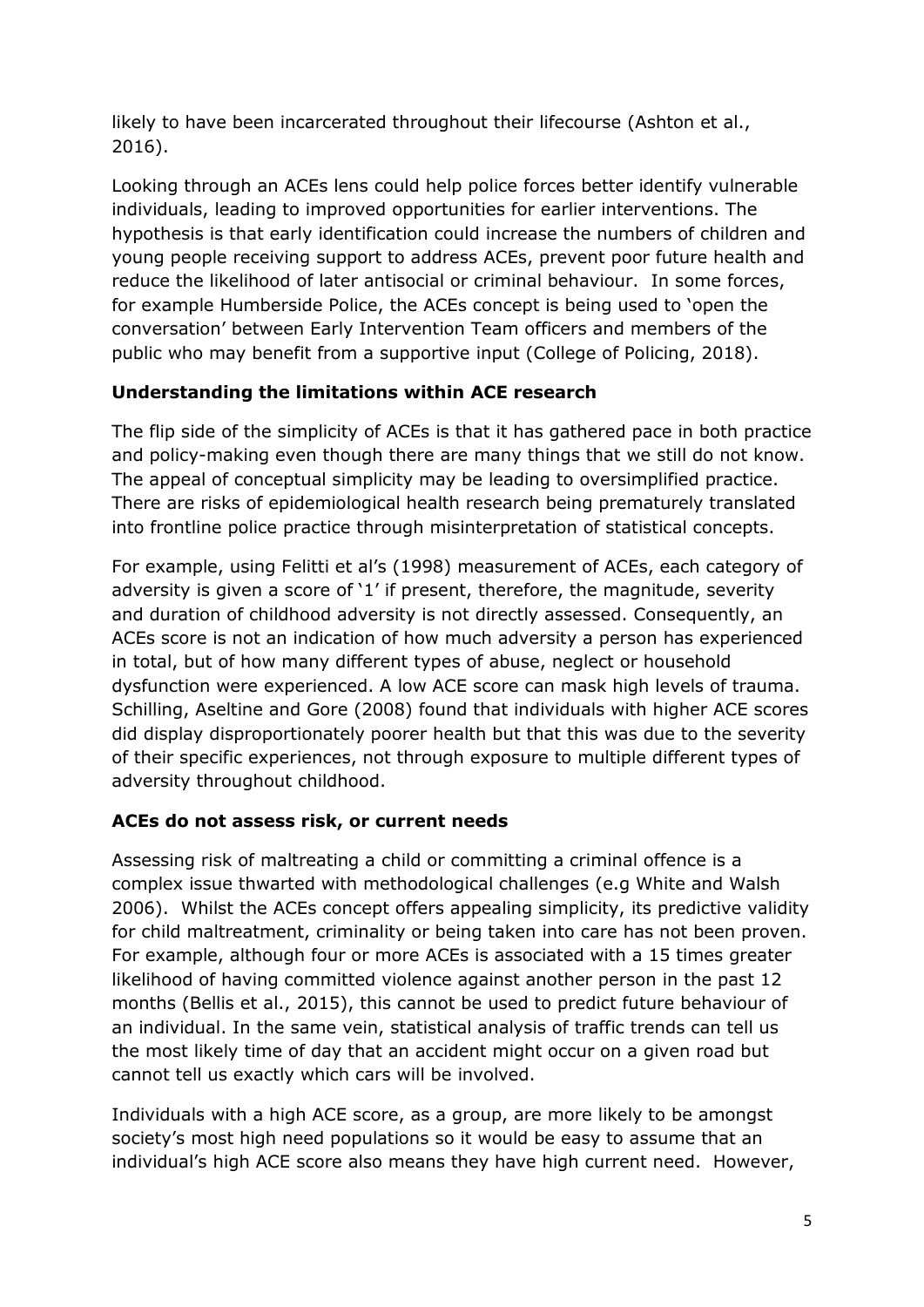an ACE score is retrospective and does not necessarily reflect a person's current situation, needs or risks. For this reason, ACE scores are not a replacement for careful assessment of current needs, nor are they suitable to indicate whether someone meets the threshold for a particular service.

#### **Factors that may influence whether poor outcomes occur later in life**

It is currently unclear whether the ACE relationship with poor outcomes is one of direct causation, or whether other factors have a key role. Previous research has reported that extra-familial factors (such as poverty, housing, social isolation, discrimination or harassment) which are not included in the ACEs list, are known to significantly influence adult outcomes (Finkelhor et al., 2015).

Research also suggests that regional variations may influence the outcome of experiencing childhood adversity: individuals who have four or more ACEs appear to have poorer outcomes in Wales than in England (Couper & Mackie, 2016). Notwithstanding methodological differences in the regional studies, this suggests the strength of the relationship between ACEs and later outcomes may change depending on a range of local factors such as levels of poverty, the amount of meaningful employment, accessibility of services, or structural differences in health and social care provision.

# **Differing Methodologies**

In some of the UK studies only nine ACEs have been included, missing out neglect which is the most prevalent child protection issue in the UK (NSPCC, 2018). There are also different versions of the ACEs questionnaire used in different countries and research projects. Whilst these variations improve local relevance, they make comparison to other areas and studies more complicated. This is unlikely to affect how ACEs might be used in practice, but it is a notable caution in how the evidence base is interpreted.

# **The Role of Toxic Stress**

Central to the thinking about the impact of ACEs is the notion of toxic stress. This is the idea that whilst some stress can be manageable and even forge resilience, some situations are so stressful that they become toxic, resulting in altered brain, hormonal and nervous system development (Bellis et al., 2015). It is suggested that trauma in early life disrupts executive functioning in the brain (Center on the Developing Child, 2016) causing difficulties in selfregulation and thereby increasing the likelihood of violent behaviour in later life.

For example, several studies conducted by Professor Penelope Trickett explored the impact of intra-familial sexual abuse upon female development and in particular the role of cortisol (Trickett, Noll & Putnam, 2011). Throughout the course of a 23-year longitudinal study, females aged 6 – 16 years who had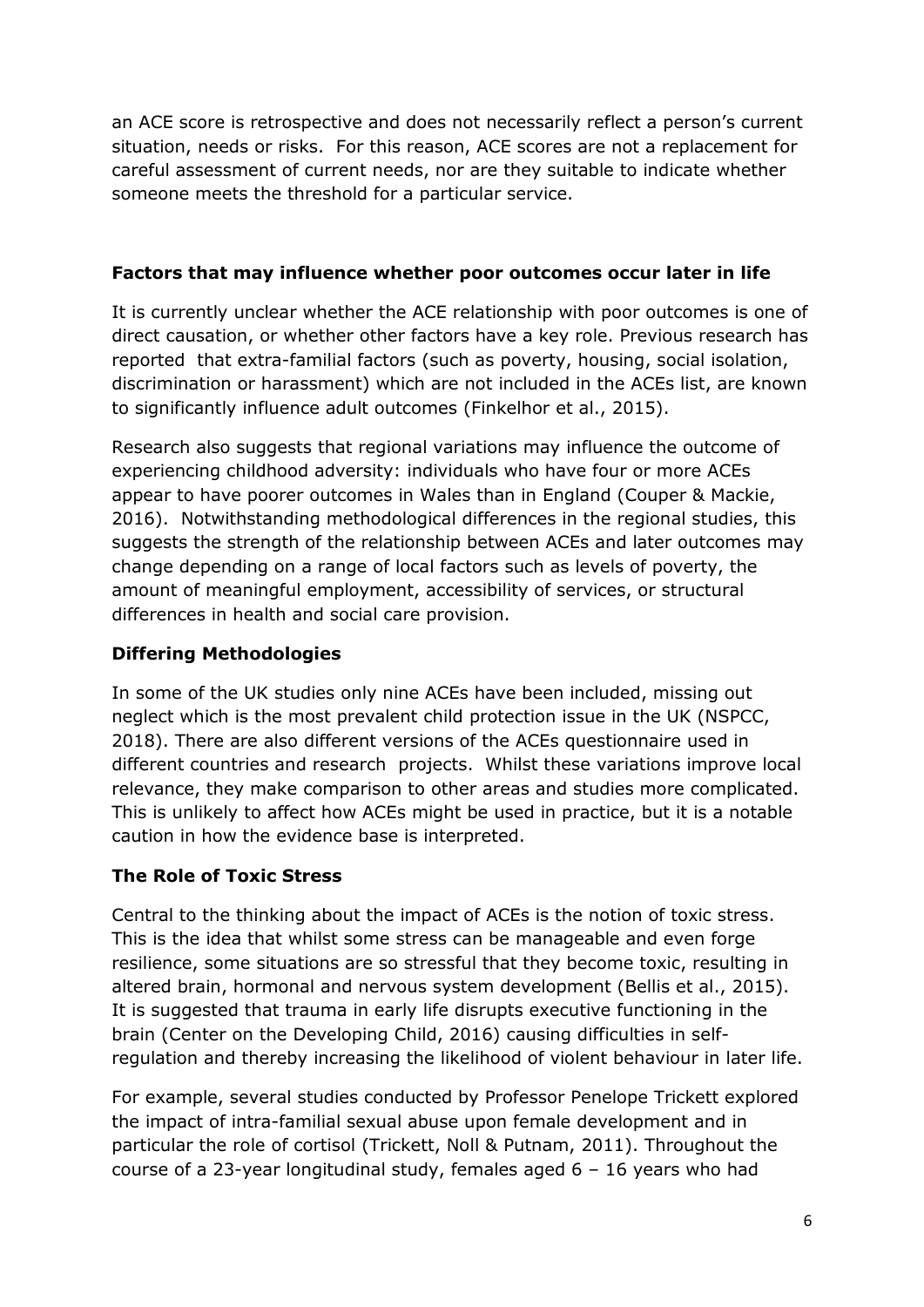experienced substantiated sexual abuse were regularly assessed to explore biological and psychological development (Trickett & Putnam, 1993). Within this longitudinal research, several biological impacts were documented including an earlier onset of puberty, cognitive deficits and Hypothalamic-Pituitary-Adrenal (HPA) axis attenuation (Trickett et al., 2010). Similarly, psychological impacts were also noted such as increased rates of depression, suicidal ideation and suicide attempts (DeBellis et al., 1994).

However, the exact relationship between different kinds of trauma on different kinds of behaviour later in life remains unclear. Multiple studies (e.g. Scott, 2007) suggest different types of trauma have different psychological effects, but how this translates into different physical or behavioural outcomes needs further exploration in the context of ACEs. Additionally, if it is trauma's effects on the brain and body that causes these later changes in behaviour, then an unanswered question is how treatments such as trauma therapy can alter the risk relationship between ACEs and poor outcomes. This raises a question about whether an ACE score remains meaningful after trauma has been effectively treated.

# **Are all ACEs 'a bad thing'?**

By their very nature, ACEs are "adverse", but notably parental divorce or parental incarceration might not be unanimously negative experiences (Ashton et al., 2016). A counter argument might be that according to the ACEs research, it is the accumulation of various types of adversity that is more significant. Through this lens, even an ultimately beneficial parental separation may add to the overall load of toxic stress.

#### **Resilience**

The relationship between ACEs and later outcomes is not straight forward: not all children who experience adversity will experience poor outcomes in adulthood. Fewer than half of adults with four or more ACEs have been incarcerated (39%), used heroin (20%) or committed a violent crime (33%, Bellis et al., 2015). This is potentially due to increased resilience in some individuals, their relationships and community factors (Hughes et al., 2018).

Individual children differ in how susceptible they are to ACEs. This might be by virtue of genetics or due to features of their childhood environment. Bakermans-Kranenburg and Van IJzendoorn (2011) have demonstrated a genetic underpinning to differences in how individual children respond to stress. This research was based on a theory proposed by Boyce and colleagues (1995; 2005) that some children have an increased biological sensitivity to context so might experience severely negative effects when in adverse environments and yet positive effects when in environments characterised by support and protection. Boyce illustrated this theory by using the 'Orchid child' analogy, i.e. some children are more like dandelions, they have a higher resilience and are less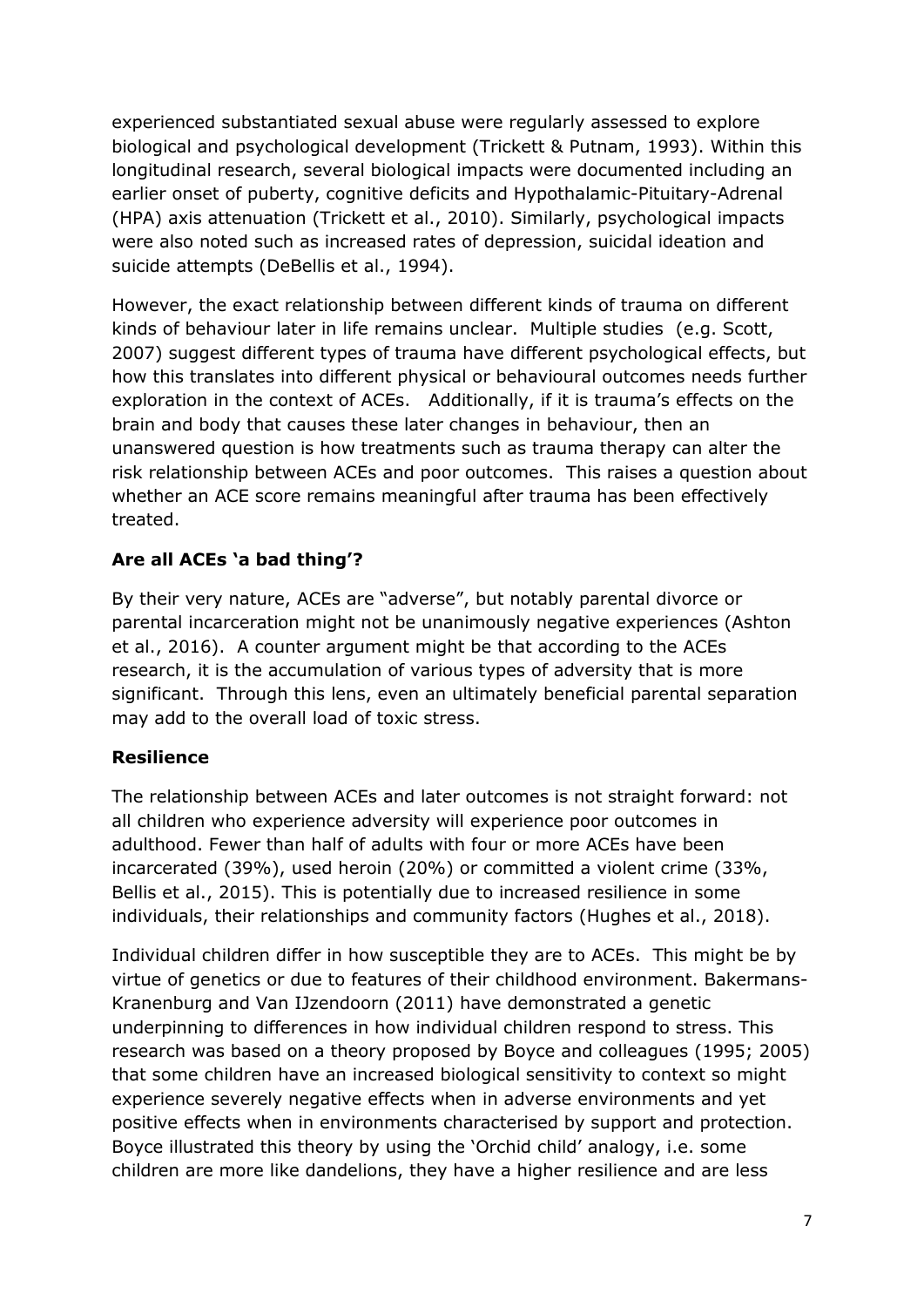likely to develop trauma symptoms, whilst others are more like orchids; they are temperamentally more sensitive.

The environment has a significant role to play in building resilience. The 'building blocks of resilience' are protective factors that may mitigate the impact of childhood adversity (Hughes et al., 2018). These include having at least one stable, caring adult-child relationship; the belief an individual can overcome their hardship; being grounded in cultural traditions and the belief that an indiviudal can manage their own behaviour and emotions. However, there is currently a lack of knowledge regarding the mechanisms by which individual resilience might change the impact of ACEs. A recent Public Health Wales report (2018) is one of the few studies that has explored sources of resilience and their moderating relationship with ACEs. They found fewer resilience sources (individual, relationship, community based) in those with ACEs, and those with four or more ACEs had the lowest exposure. However, it was also concluded that both childhood and adult resilience factors have protective effects against mental illness in those with and without ACEs. Given that children recover better from trauma if they have the support of at least one warm and caring adult, research also needs to understand how aspects of a child's toxic environment might mitigate the ACE relationship with negative life outcomes later in life.

# **Potential misuse of ACEs**

## **ACE factor weightings**

Some ACEs might have a bigger impact than others which could mean that ACE scores would need to be interpreted differently depending on the age of the child or type of ACEs experienced. Couper and Mackie (2016) report that some ACEs have a more negative impact than others. There is also a suggestion, predominantly from neuroscience, that the developmental stage of the child could change the impact of ACEs (e.g. Center on the Developing Child at Harvard University, 2016).

More research is needed to determine whether certain ACEs map more strongly onto certain outcomes, and whether certain combinations of ACEs have a larger impact, or if there is a critical age or "dose" of ACEs. For example, it could be that experience of domestic abuse maps more accurately later violent behaviour than would physical neglect or parental divorce.

# **Screening for ACEs**

It is not yet proven whether people want to be asked or benefit from being asked about ACEs, but front line practitioners tend to be poor at identifying ACEs in their adult service users. Tink et al (2017) found that despite 80% of a sample of doctors in Calgary saying they had a responsibility to enquire about ACEs, half were not confident to ask and most did not for a variety of reasons. Sixty-eight percent underestimated the prevalence of childhood trauma in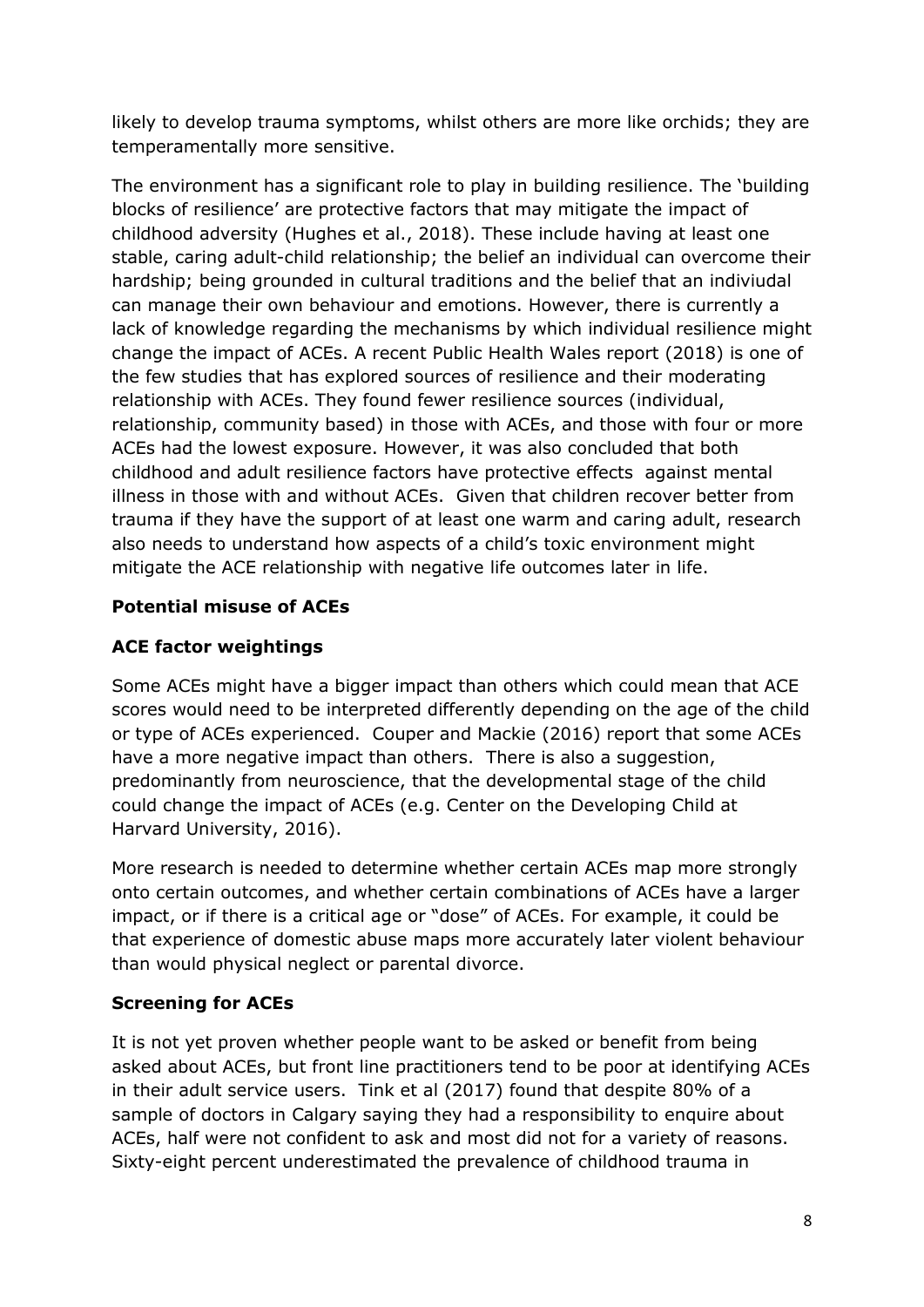female patients and 93% underestimated the prevalence of childhood trauma in male patients. Read and Fraser (1998, quoted by Larkin 2016) found that 82% of psychiatric inpatients disclosed trauma when they were asked, compared to only 8% volunteering their disclosure without being asked.

Screening is a process of identifying apparently healthy people who may be at increased risk of a disease or condition (UK National Screening Committee, 2018). It is normally completed using a standardised tool on every member of a relevant population. Screening as a general concept is well established in health as a way to enhance early detection and thus provide an opportunity to effectively avert negative outcomes.

Anecdotally, screening for ACEs may confer a therapeutic benefit, especially when delivered by trained practitioners who are able to provide a supportive relationship. ACE screening has the potential to help individuals gain some level of understanding as to how experiences in their childhood may now be affecting their health, behaviour and lifestyle choices during adulthood.

However, there is very little published which evaluates ACEs questionnaires as valid and reliable screening tools and none that we are aware of that evaluates whether their use leads to unintended harm.

Ford et al's (2014) factor analysis of data from American adults recommends an 11-item ACE questionnaire be marked according to three subscales: Household Dysfunction, Emotional/Physical Abuse, and Sexual Abuse. Meinck et al's (2017) factor analysis found a two factor structure in a population of Romanian high school students.

The World Health Organisation (WHO) has developed 8-item and 43-item ACEs tools but information about their psychometric properties is very limited (Meink et al, 2017). WHO recommends that the Adverse Childhood Experiences International Questionnaire (ACE-IQ) only be used "in the middle of broader health surveys" and that it be administered by someone with sufficient rapport to ask sensitive questions, and only when "reputable, reliable and responsible local services" are available to offer follow up support. Kazeem (2015) found that the ACE-IQ had concurrent validity with the Childhood Trauma Questionnaire in a population of Nigerian male prisoners.

An ACE 10-item questionnaire was found to have adequate validity in a German sample of "psychosomatic inpatients" and a general population of students and non-clinical adults when compared to the Childhood Trauma Questionnaire (Wingenfield et al., 2011).

There appear to be no published studies regarding the validity of a "standard" ACEs questionnaires in British samples for any practice purpose. The Avon Longitudinal Study of Parents and Children have analysed their data about adverse experiences and created a "classic" 10 item ACEs scale with an "extended" 9 item supplementary scale (Houtepen et al., 2018). This leads to an adversity score reflecting 19 ACEs.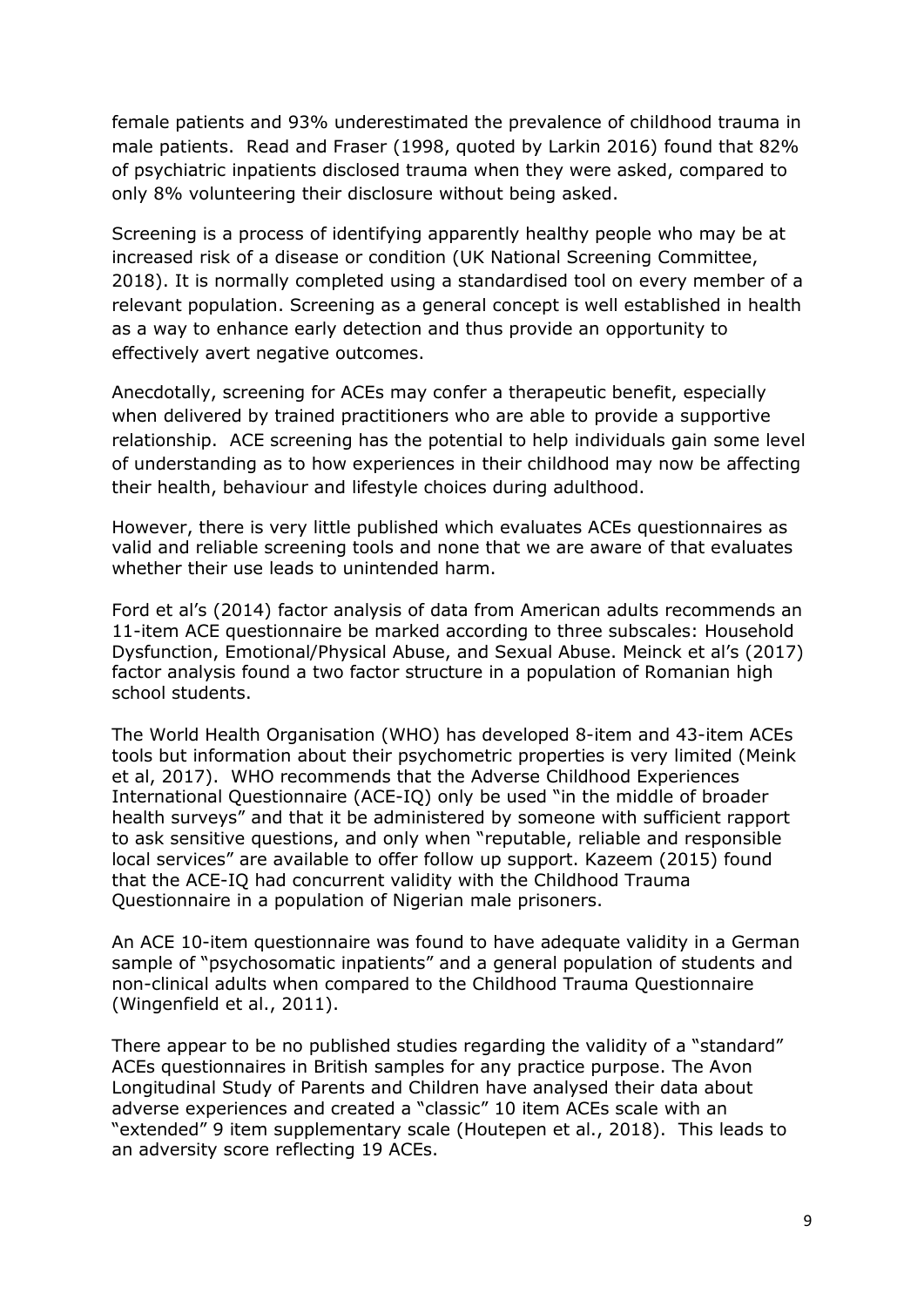Screening as a general concept is not without risk. Feder et al. (2009) found that screening to identify intimate partner violence (IPV) in health care settings was not always well received by female patients. A meta-analysis conducted by O'Doherty et al. (2014) found that whilst screening did increase the identification of IPV, detected rates were still low in comparison to estimates of IPV within the area. Furthermore, screening for IPV did not result in improved outcomes for women, therefore it was concluded that there was insufficient evidence to screen for IPV within healthcare settings.

A further concern is that ACE scores are based on retrospective self-report and are subject to the subjective reinterpretation or recollection (or not) of past experiences. Anda and Felitti (2012) found that the more ACEs a person has experienced, the more impaired their recall of childhood. This suggests that the ACEs questionnaire may be less valid for people with high ACE scores.

Finkelhor (2017) argues that the widespread introduction of routine ACE screening is premature. He suggests that screening costs (including time, effort and costs of training workers, screening and creating care pathways) and the risk of negative screening effects may outweigh any potential benefits. These effects might include the intrusiveness of ACE screening, discomfort that could be caused for individuals discussing their previous adverse experiences, and the risk of "triggering" trauma memories and symptoms.

Additionally, the introduction of using ACEs as a 'checklist' during routine health checks may inadvertently cause professionals, or indeed members of the public themselves, to become more prone to stereotyping or labelling. There is a welldeveloped body of evidence to demonstrate that being in receipt of labels can have a range of negative effects on self-identity and behaviour, or become a self-fulfilling prophecy, in both mental health and criminal justice (see Link et al., 1999, Vito et al., 2006). Burke-Harris (2018) suggests that this risk can be off-set by screening everyone, but Finkelhor (2017) argues that there is no costbenefit analysis to support this practice.

For individuals found to have high ACEs and in need of adult mental health treatment the average wait for a self-referral to Improving Access to Psychological Therapies (IAPT) is 23 days (Baker, 2018). Finkelhor argues that routine ACE screening introduces the risk of overtreatment, whereby professionals may refer individuals to receive further support in order to be cautious and prevent future ill-health, thus resulting in overcrowding the referral services that are currently available.

In practice, knowing the details of someone's childhood adversity may not be necessary to help them. Hence, the aim of ACE-informed practice is to improve general awareness and understanding of the impact of trauma. Jack Shonkoff, Professor of Child Health and Development at the Harvard and Director of the Center on the Developing Child at Harvard University concludes: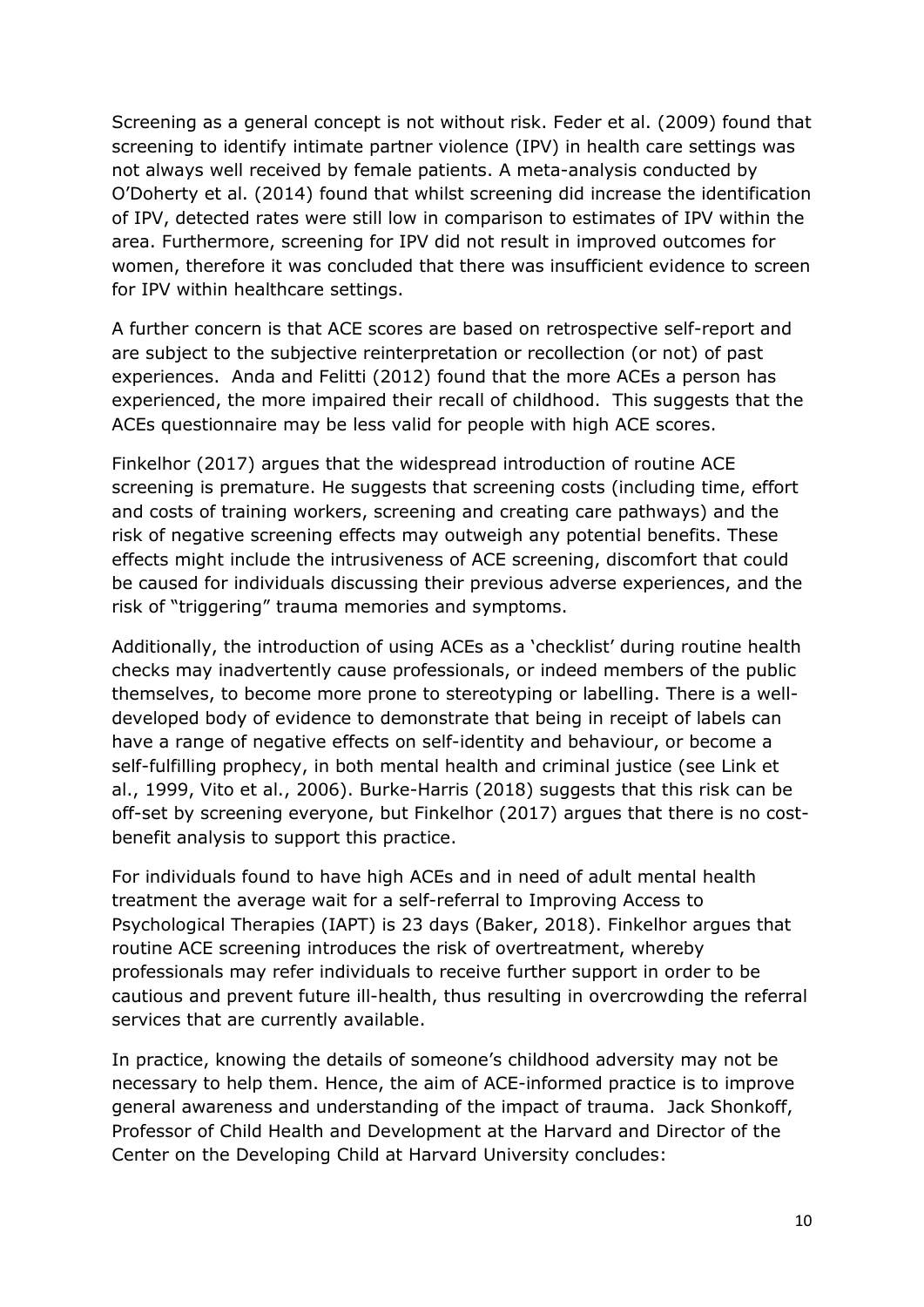"ACE screeners, or ACE rating systems provide important information but they don't tell you anything about individual children. They tell you about the risk factors in their lives, and they tell you about the relative risks for later health problems based on population-level probabilities. If someone has an ACE score of 4 or 5 or 7 or 10, that doesn't tell you anything about how that individual child is responding to those adverse experiences, which is why we need these new measures" (Shonkoff, 2018).

### **Reliance on a '4+' ACE Threshold**

The majority of research exploring ACEs applies an ACE score, categorising the number of ACEs experienced into '0', '1', '2-3' and '4+' in order to explore the 'dose-response' relationship (e.g. Anda et al., 2006; Felitti et al., 1998). Predominantly this is for statistical purposes as logistic regression is the most commonly used method of analysis to assess the relationship between the number of childhood exposures and other variables. Despite the reported negative impact that exposure to just one ACE can have, some research specifically selects samples of individuals who have experienced four or more ACEs to explore the impact and possible prevention (see Hughes et al., 2017 for a systematic review). However, adopting a 'number-focussed' approach when identifying ACEs is not supported by any practice research. In addition, the possible interactions between chronicity, type, frequency, severity and resilience factors (to name some) are relatively unexplored in research, or even gathered in a measurable format. We do not yet understand what type, number, or experience of ACEs should be prioritised for intervention.

Some police forces consider 'four or more ACEs' as a threshold for intervention. For example, West Midland Police (WMP) utilise the Tool for Intervention and Prevention Triggers (TIPT), whereby WMP databases are searched to find examples of ACEs linked to trauma experienced by young people (Hughes & Chandon, 2017). Identified children who have 4 recorded ACEs within the database are assigned to their local Neighbourhood Policing Teams (NPT). Using a partnership approach, NPTs then identify any existing support and make subsequent referrals to other services in an attempt to prevent the escalation of negative behaviours and reduce the demand on police resources that may be required to manage these individuals in the future.

TIPT is a proactive effort to systemise the WMP flagging process so vulnerable children and young people are easier to pinpoint earlier (West Midlands Police and Crime Commissioner, 2017). However, a process evaluation of TIPT (Hughes and Chandon, 2017) highlighted several concerns regarding the selection procedure of this tool. For example, feedback from NPTs within the region questioned whether police data alone was sufficient to identify vulnerable children at risk of further negative outcomes in the future; if ACEs were the most appropriate predictor of future adversity or criminality and if the current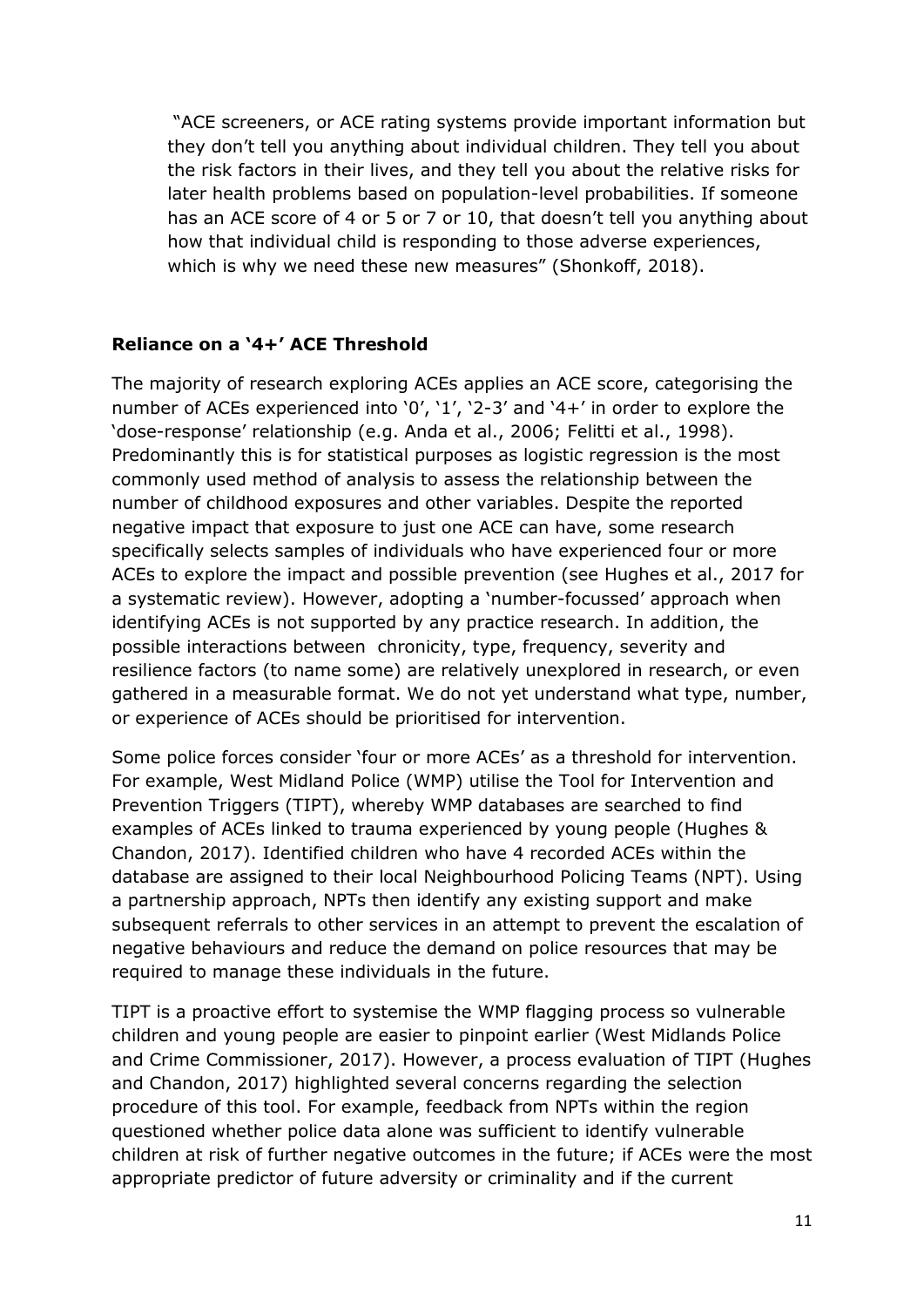targeting of 'any four ACEs' was appropriate. These concerns highlight the issues in translating ACE research into practice and the risks of using a statistical ACE threshold.

In response to these concerns, the TIPT evaluation acknowledged that advances in data analysis now allowed WMP to examine the predictive value of the 10 ACE questionnaire items and utilise the full range of police data collected to identify specific indicators of early childhood adversity that may present future risk factors for Criminal Justice outcomes (Hughes & Chandon, 2017). However, within policing, police intelligence and data analysis, taking a numbers/scoring based approach may only identify those ACEs that are more visually apparent, or exist as accessible intelligence (parental divorce/separation, parental incarceration) creating a risk of under-reporting or "false negatives". Sometimes, ACEs will require more investigation and support (e.g. emotional neglect) before they emerge.

For projects such as TIPT, predictive research would need to include analysis of the data sources and validity of these sources in relation to *actual* adverse childhood experiences before implementing this model in day to day practice.

### **Conclusions**

Research regarding the link between adverse childhood experiences and later poor outcomes has been replicated internationally. Adverse childhood experiences are supported as an epidemiological concept that demonstrates the significance of childhood experiences of maltreatment. The research about translating this population level concept into individual practice is in its infancy and there remain many unanswered questions.

ACEs may provide an easily understandable framework to identify vulnerable adults and children, which could help to develop trauma informed practice and responses, utimately safeguarding children from harm. In addition, it has the potential to enable a common language and understanding across different workforces nationally and internationally.

The advantages and enthusiasm around ACEs offer great opportunities to drive the prevention, early intervention and trauma-informed agendas. However, there are valid concerns about the limited research base being misunderstood and yet translated into practice. Whilst a questionnaire or screening tool might improve a police officer's confidence to raise the question "what's happened to you?", there is a dearth of reliable evidence about the validity of ACEs questionnaires, their benefits and most importantly their potential harms. Hence, use of ACEs questionnaires as a checklist, using ACE scores or thresholds in practice are not yet supported by evidence.

Whether there are any risks of ACE enquiry, and what these might be, requires further research. Additionally, more debate is warranted about ethical practice and the professional responses to ACE scores. Issues include consent, information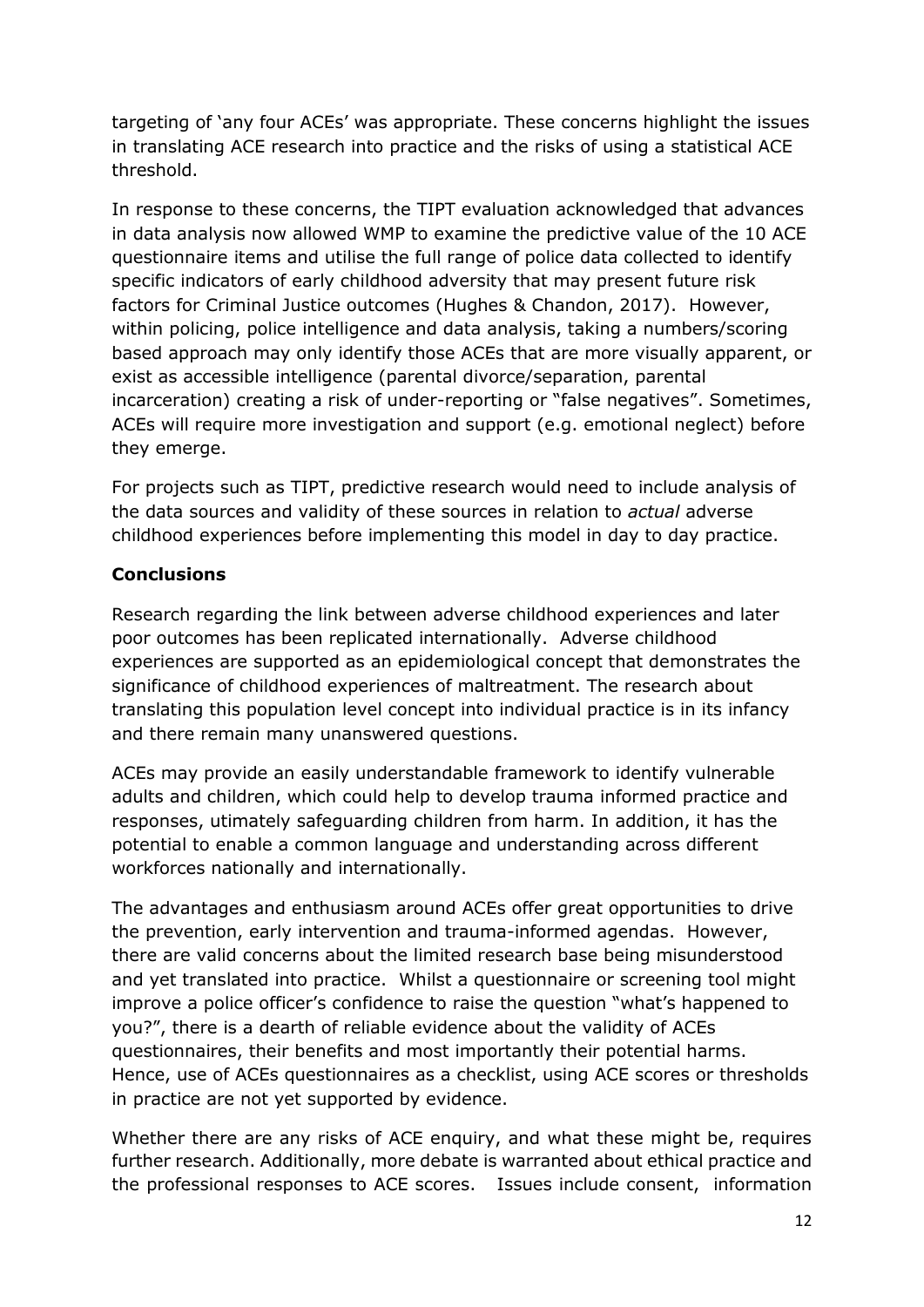sharing and recording, appropriate training and supervision of practitioners. It is important that knowledge of ACEs does not fuel a fatalistic or deterministic view. Childhood adversity does not always result in negative outcomes.

We look forward to research that develops understanding of individual needs, and how services might best respond. Next steps will be to evaluate how this research could inform practice, service design and/or future commissioning.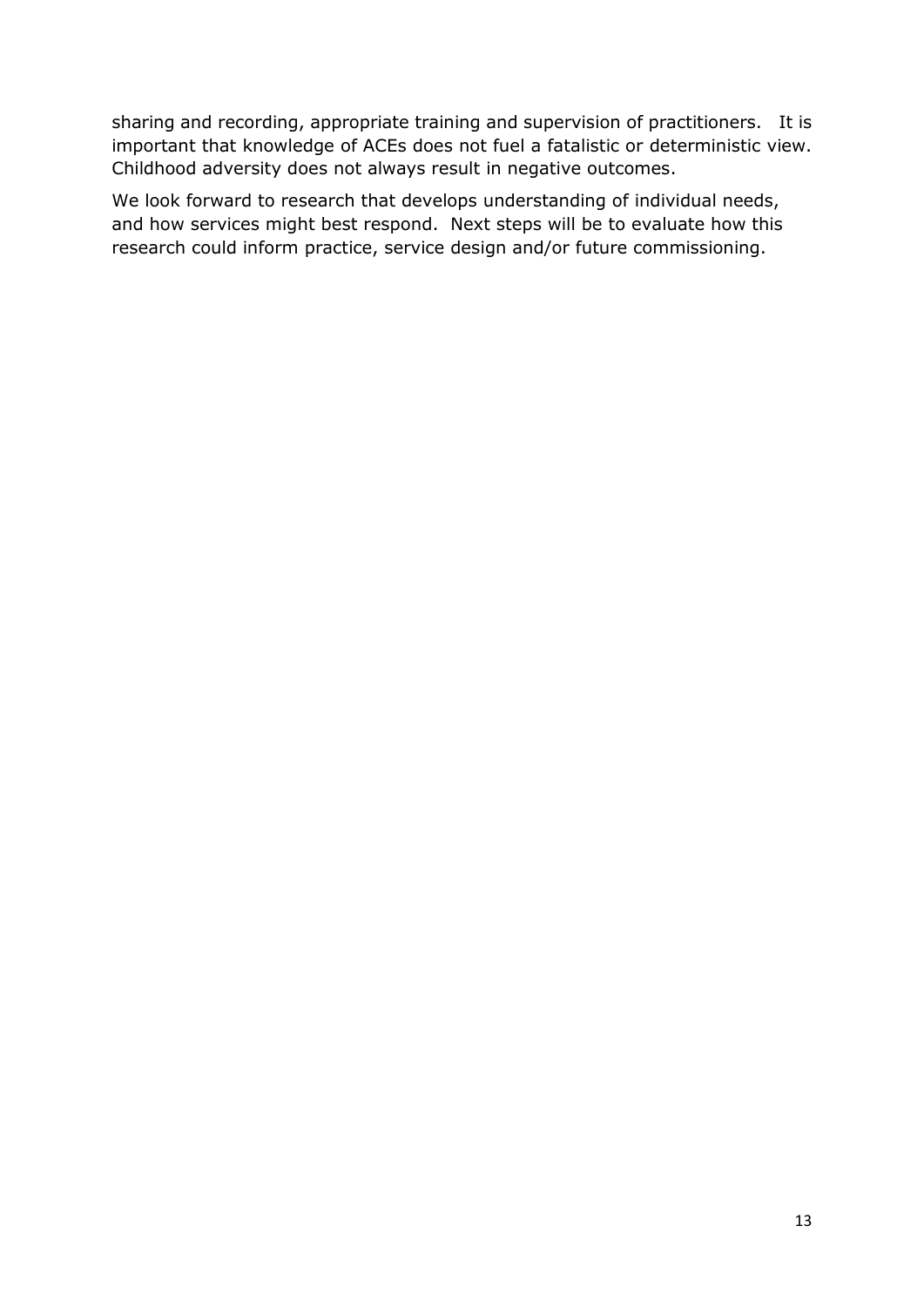#### **References**

Allen M and Donkin A (2015) The impact of adverse experiences in the home on the health of children and young people, and inequalities in prevalence and effects. *UCL Institute of Health Equity.*

[http://www.instituteofhealthequity.org/resources-reports/the-impact-of](http://www.instituteofhealthequity.org/resources-reports/the-impact-of-adverse-experiences-in-the-home-on-children-and-young-people/impact-of-adverse-experiences-in-the-home.pdf)[adverse-experiences-in-the-home-on-children-and-young-people/impact-of](http://www.instituteofhealthequity.org/resources-reports/the-impact-of-adverse-experiences-in-the-home-on-children-and-young-people/impact-of-adverse-experiences-in-the-home.pdf)[adverse-experiences-in-the-home.pdf](http://www.instituteofhealthequity.org/resources-reports/the-impact-of-adverse-experiences-in-the-home-on-children-and-young-people/impact-of-adverse-experiences-in-the-home.pdf) (accessed August 30, 2018).

Anda R and Felitti V (2012) Adverse Childhood Experiences and their relationship to adult wellbeing and disease: turning gold into lead. [https://www.thenationalcouncil.org/wp-content/uploads/2012/11/Natl-Council-](https://www.thenationalcouncil.org/wp-content/uploads/2012/11/Natl-Council-Webinar-8-2012.pdf)[Webinar-8-2012.pdf](https://www.thenationalcouncil.org/wp-content/uploads/2012/11/Natl-Council-Webinar-8-2012.pdf) (accessed 5 October 2018)

Anda R, Felitti V, Bremner J, Walker J, Whitfield C, Perry B, Dube S, and Giles W (2006) The enduring effects of abuse and related adverse experiences in childhood: A convergence of evidence from neurobiology and epidemiology. *European Archives of Psychiatry and Clinical Neuroscience,* 256(3): 174-186.

Ashton K, Bellis MA, Hardcastle K, Hughes K, Mably S and Evans M (2016) Adverse Childhood Experiences and their association with Mental Well-being in the Welsh adult population. Public Health Wales NHS Trust. [http://www2.nphs.wales.nhs.uk:8080/PRIDDocs.nsf/7c21215d6d0c613e80256f4](http://www2.nphs.wales.nhs.uk:8080/PRIDDocs.nsf/7c21215d6d0c613e80256f490030c05a/9a2fe7f1e063c61b80257fdc003ab86f/$FILE/ACE%20&%20Mental%20Well-being%20Report%20E.pdf) [90030c05a/9a2fe7f1e063c61b80257fdc003ab86f/\\$FILE/ACE%20&%20Mental%](http://www2.nphs.wales.nhs.uk:8080/PRIDDocs.nsf/7c21215d6d0c613e80256f490030c05a/9a2fe7f1e063c61b80257fdc003ab86f/$FILE/ACE%20&%20Mental%20Well-being%20Report%20E.pdf) [20Well-being%20Report%20E.pdf](http://www2.nphs.wales.nhs.uk:8080/PRIDDocs.nsf/7c21215d6d0c613e80256f490030c05a/9a2fe7f1e063c61b80257fdc003ab86f/$FILE/ACE%20&%20Mental%20Well-being%20Report%20E.pdf) (accessed 5 October 2018)

Baker C (2018) Mental health statistics for England: prevalence, services and funding. Briefing Paper No 6988, 25 April 2018. House of Commons Library. <http://researchbriefings.files.parliament.uk/documents/SN06988/SN06988.pdf> (accessed 5 October 2018).

Bakermans-Kranenburg MJ and Van Ijzendoorn MH (2011) Differential susceptibility to rearing environment depending on dopamine-related genes. *Development and Psychopathology*, 23: 39–52.

Bellis MA, Lowey H, Leckenby N, Hughes K and Harrison D (2013) Adverse childhood experiences: retrospective study to determine their impact on adult health behaviours and health outcomes in a UK population. *Journal of Public Health* 36(1): 81-91.

Bellis MA, Hughes K, Leckenby N, Perkins C and Lowey H (2014) National Household Survey of adverse childhood experiences and their relationship with resilience to health-harming behaviours in England. *BMC Medicine* 12: 72.

Bellis MA, Ashton K, Hughes K, Ford K, Bishop J and Paranjothy S (2015) Adverse childhood experiences and their impact on health harming behaviours in the Welsh adult population: Alcohol use, drug use, violence, sexual behaviour, incarceration, smoking and poor diet. Public Health Wales NHS Trust. [http://www2.nphs.wales.nhs.uk:8080/PRIDDocs.nsf/7c21215d6d0c613e80256f4](http://www2.nphs.wales.nhs.uk:8080/PRIDDocs.nsf/7c21215d6d0c613e80256f490030c05a/d488a3852491bc1d80257f370038919e/$FILE/ACE%20Report%20FINAL%20(E).pdf) [90030c05a/d488a3852491bc1d80257f370038919e/\\$FILE/ACE%20Report%20FI](http://www2.nphs.wales.nhs.uk:8080/PRIDDocs.nsf/7c21215d6d0c613e80256f490030c05a/d488a3852491bc1d80257f370038919e/$FILE/ACE%20Report%20FINAL%20(E).pdf) [NAL%20\(E\).pdf](http://www2.nphs.wales.nhs.uk:8080/PRIDDocs.nsf/7c21215d6d0c613e80256f490030c05a/d488a3852491bc1d80257f370038919e/$FILE/ACE%20Report%20FINAL%20(E).pdf) (accessed on 30 August 2018)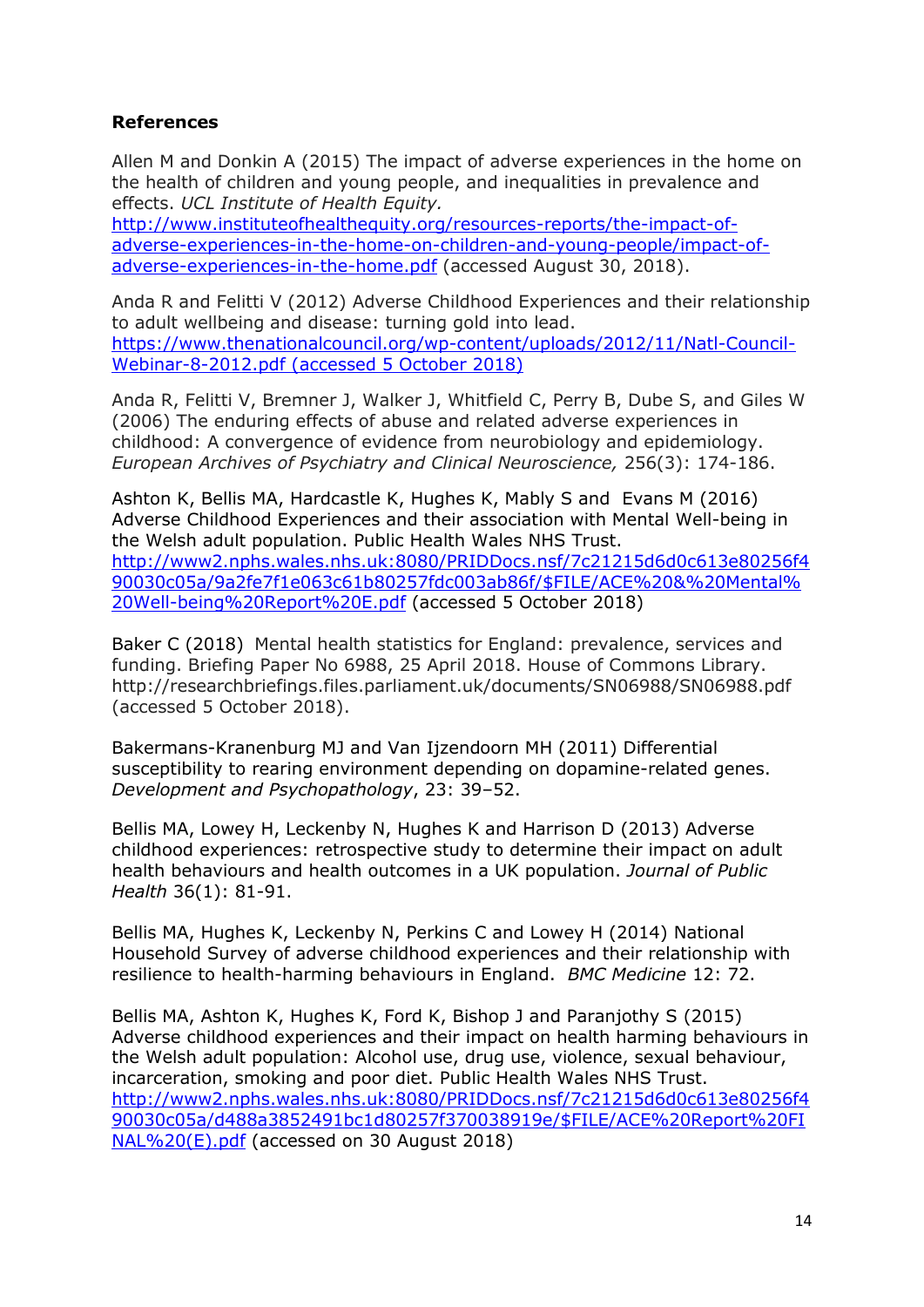Boyce WT, Chesney M, Alkon A, Tschann JM, Adams S, Chesterman B, Cohen F, Kaiser P, Folkman S and Wara D (1995) Psychobiologic reactivity to stress and childhood respiratory illnesses: Results of two prospective studies. *Psychosomatic Medicine*, *57*(5), 411-422.

Boyce WT and Ellis BJ (2005) Biological sensitivity to context: I. An evolutionary–developmental theory of the origins and functions of stress reactivity. *Development and psychopathology*, *17*(2), 271-301.

Burke-Harris N (2018) *The Deepest Well: Healing the long term effects of childhood adversity.* St Louis: Bluebird.

Center on the Developing Child at Harvard University (2016) *From Best Practices to Breakthrough Impacts: A Science-Based Approach to Building a More Promising Future for Young Children and Families.* [https://developingchild.harvard.edu/resources/from-best-practices-to](https://developingchild.harvard.edu/resources/from-best-practices-to-breakthrough-impacts/)[breakthrough-impacts/](https://developingchild.harvard.edu/resources/from-best-practices-to-breakthrough-impacts/) (accessed 5 October 2018)

Christiaens I, Hegadoren K and Olson DM (2015) Adverse childhood experiences are asocaited with spontaneous preterm birth: a case-control study. *BMC Medicine, 13,* 124.<https://doi.org/10.1186/s12916-015-0353-0>

College of Policing (2018). Neighbourhood Policing Guidelines: Case Studies. [https://www.college.police.uk/What-we-do/Support/Guidelines/Neighbourhood-](https://www.college.police.uk/What-we-do/Support/Guidelines/Neighbourhood-Policing/Documents/NPG_case_studies.pdf)[Policing/Documents/NPG\\_case\\_studies.pdf](https://www.college.police.uk/What-we-do/Support/Guidelines/Neighbourhood-Policing/Documents/NPG_case_studies.pdf) (accessed 3 Janaury 2019)

Couper S and Mackie P (2016) *'Polishing the Diamonds' Addressing Adverse Childhood Experiences in Scotland.* Scottish Public Health Network (ScotPHN). [https://www.scotphn.net/wp-content/uploads/2016/06/2016\\_05\\_26-ACE-](https://www.scotphn.net/wp-content/uploads/2016/06/2016_05_26-ACE-Report-Final-AF.pdf)[Report-Final-AF.pdf](https://www.scotphn.net/wp-content/uploads/2016/06/2016_05_26-ACE-Report-Final-AF.pdf) (accessed 5 October 2018)

De Bellis MD, Chrousos GP, Dorn LD, Burke L, Helmers K, Kling MA, Trickett PK and Putnam FW (1994). Hypothalamic-pituitary-adrenal axis dysregulation in sexually abused girls. *The Journal of Clinical Endocrinology & Metabolism*, *78*(2), 249-255.

Feder G, Ramsay J, Dunne D, Rose M, Arsene C, Norman R and Hague G (2009) How far does screening women for domestic (partner) violence in different health-care settings meet criteria for a screening programme? Systematic reviews of nine UK national screening committee criteria. *Health Technology Assessment* 13:16.

Felitti V, Anda R, Nordenberg D, Williamson D, Spitz A, Edwards V, Koss M and Marks J (1998) Relationship of Childhood Abuse and Household Dysfunction to Many of the Leading Causes of Death in Adults: The Adverse Childhood Experiences (ACE) Study. *American Journal of Preventive Medicine* 14(4): 245- 258. [https://doi.org/10.1016/S0749-3797\(98\)00017-8](https://doi.org/10.1016/S0749-3797(98)00017-8)

Felitti V (2002) The Relationship of Adverse Childhood Experiences to Adult Health. Turning gold into lead.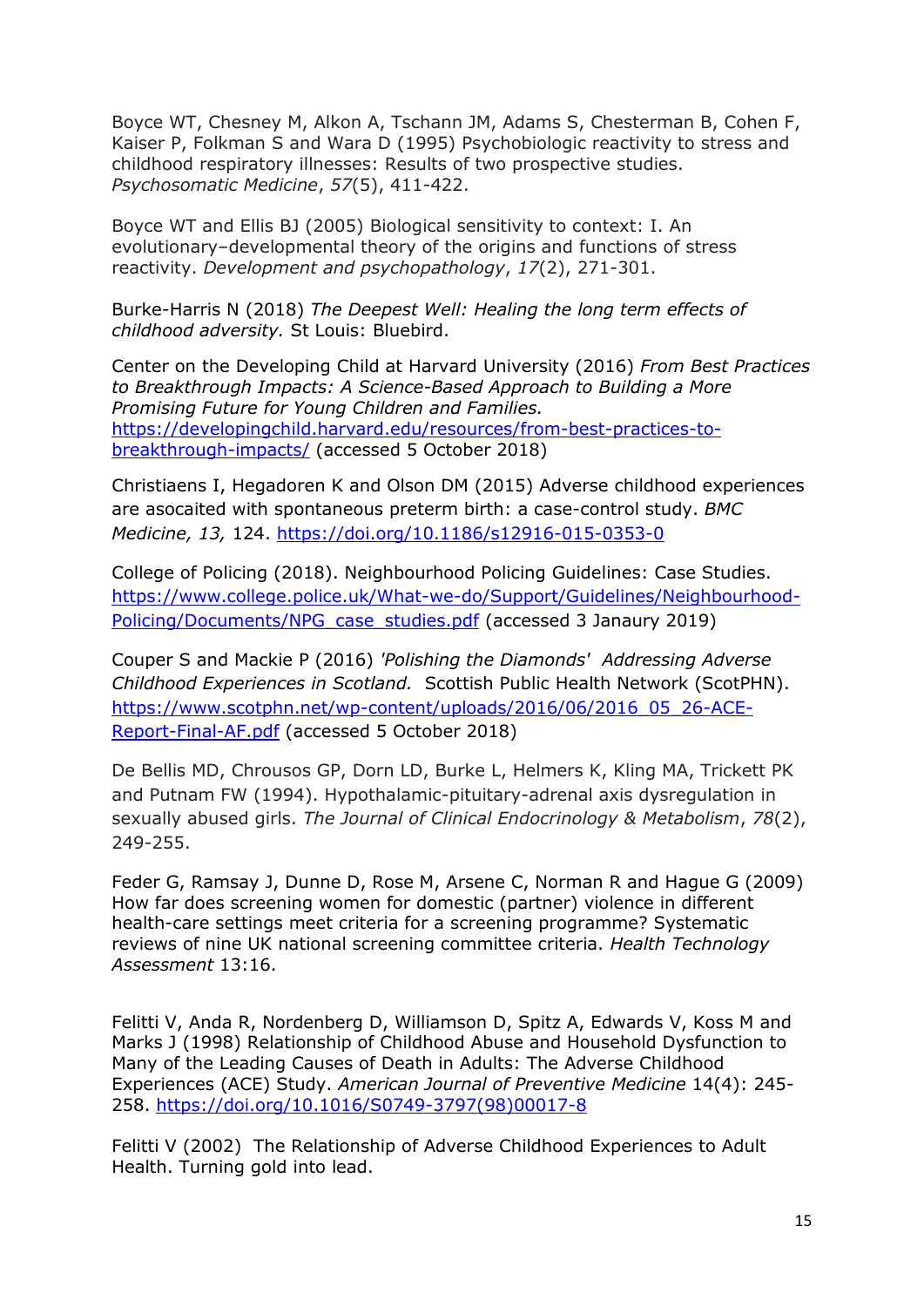[http://www.nacoa.org.uk/media/files/The%20Relationship%20of%20Adverse%2](http://www.nacoa.org.uk/media/files/The%20Relationship%20of%20Adverse%20Childhood%20Experiences%20to%20Adult%20Health.pdf) [0Childhood%20Experiences%20to%20Adult%20Health.pdf](http://www.nacoa.org.uk/media/files/The%20Relationship%20of%20Adverse%20Childhood%20Experiences%20to%20Adult%20Health.pdf) (accessed 5 October 2018)

Finkelhor D, Shattucka A, Turnera H, and Hamby S (2015) A revised inventory of Adverse Childhood Experiences. *Child Abuse and Neglect* 48:13-21.

Finkelhor D (2017) Screening for adverse childhood experiences (ACEs): Cautions and suggestions. *Child Abuse and Neglect. https://doi.org/10.1016/j.chiabu.2017.07.016* 

Ford D, Merrick M, Parks S, Breiding M, Gilbert L, Edwards V and Thompson W (2014) Examination of the factorial structure of adverse childhood experiences and recommendations for three subscale scores. *Psychology of Violence*  4(4):432-444. [http://dx.doi.org/10.1037/a0037723](http://psycnet.apa.org/doi/10.1037/a0037723)

Hillis S, Anda R, Dube S, Felitti V, Marchbanks P, and Marks J (2004) The association between adverse childhood experiences and adolescent pregnancy, long-term psychosocial consequences, and fetal death. *Pediatrics* 113(2): 320- 327.

Houtepen LC, Heron J, Suderman MJ, Tilling K and Howe LD (2018) Adverse childhood experiences in the children of the Avon Longitudinal Study of Parents and Children (ALSPAC). Wellcome Open Res 2018, 3:106. <https://doi.org/10.12688/wellcomeopenres.14716.1>

Hughes K, Bellis MA, Hardcastle K, Sethi D, Butchart A, Mikton C, Jones I and Dunne M (2017). The effect of multiple adverse childhood experiences on health: a systematic review and meta-analysis. *Lancet Public Health.*  [https://doi.org/10.1016/S2468-2667\(17\)30118-4](https://doi.org/10.1016/S2468-2667(17)30118-4)

Hughes K, Ford K, Davies A, Homolova L and Bellis MA (2018) Sources of resilience and their moderating relationships with harms from adverse childhood experience Report 1: Mental Illness. Public Health Wales. [http://www.wales.nhs.uk/sitesplus/documents/888/ACE%20&%20Resilience%2](http://www.wales.nhs.uk/sitesplus/documents/888/ACE%20&%20Resilience%20Report%20(Eng_final2).pdf) [0Report%20\(Eng\\_final2\).pdf](http://www.wales.nhs.uk/sitesplus/documents/888/ACE%20&%20Resilience%20Report%20(Eng_final2).pdf)

Hughes N and Chandon J (2017) The role of the West Midlands Police in identifying and responding to adverse childhood experiences: a process evaluation of the implementation of TIPT.

<https://www.eif.org.uk/files/events/eipla-masterclass-nov17-externals.pdf> (accessed 5 October 2018)

Kazeem OT (2015) A Validation of the Adverse Childhood Experiences Scale in Nigeria. *Research on Humanities and Social Sciences* 5(11):18-23. [https://pdfs.semanticscholar.org/3b73/eb0df7d7b809d46602486a9cd098f42a5ff](https://pdfs.semanticscholar.org/3b73/eb0df7d7b809d46602486a9cd098f42a5ffc.pdf) [c.pdf](https://pdfs.semanticscholar.org/3b73/eb0df7d7b809d46602486a9cd098f42a5ffc.pdf) (accessed 5 October 2018)

Kelly-Irving M, Lepage B, Dedieu D, Bartley M, Blane D, Grosclaude P, Lang T and Delpierre C (2013) Adverse childhood experiences and premature all-cause mortality. *European journal of epidemiology* 28(9):721-34. <http://link.springer.com/article/10.1007/s10654-013-9832-9>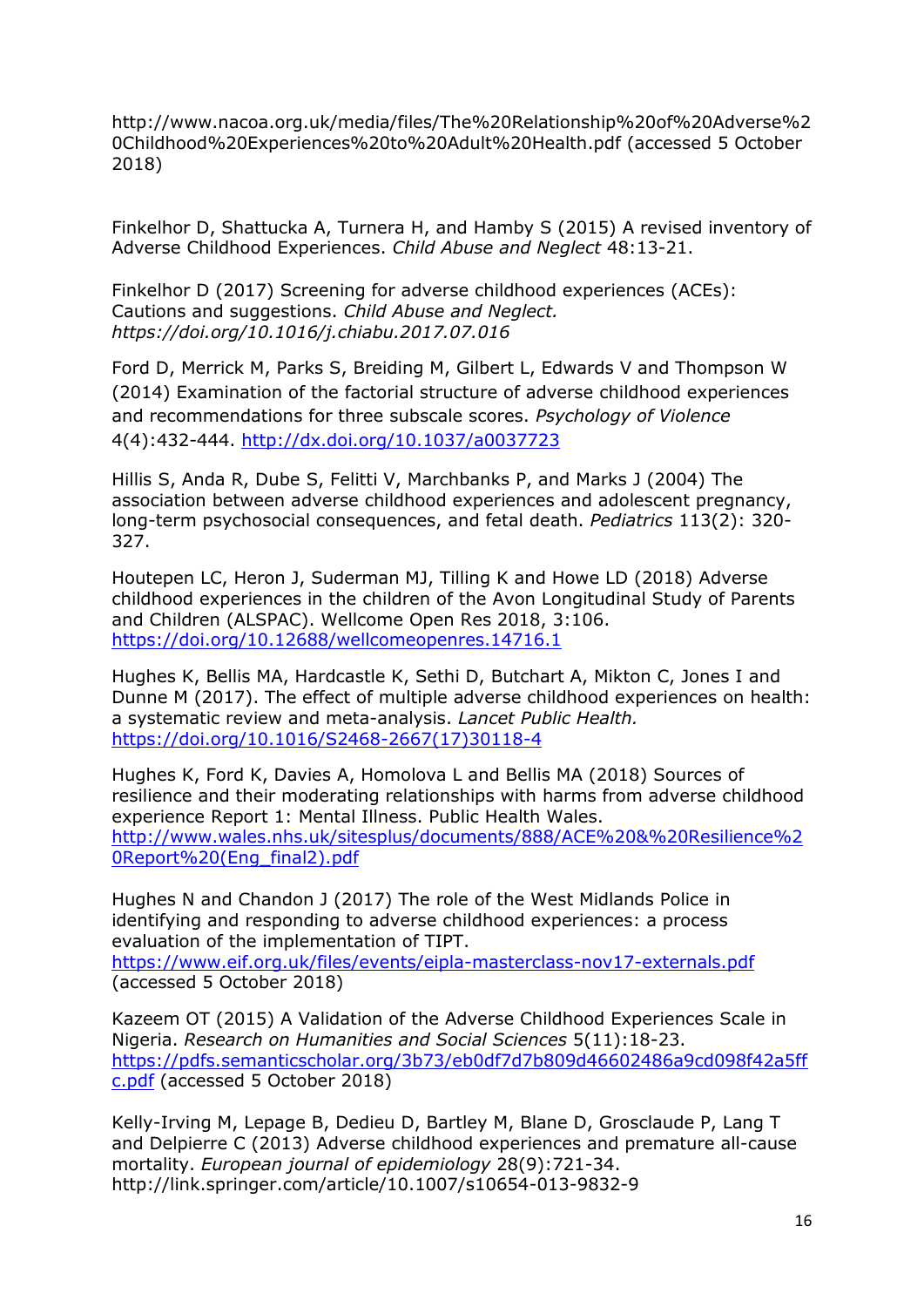Link BG, Phelan JC (1999) *The Labelling Theory of Mental Disorder (II): The Consequences of Labeling. A Handbook for the Study of Mental Health: Social Contexts, Theories, and Systems*. Cambridge: Cambridge University Press.

Lucenko B, Sharkova I, Mancuso D and Felver B (2012) Adverse childhood experiences associated with behavioural health problems in adolescents: Findings from administrative data for youth age 12 to 17 enrolled in Medicaid. Washington State Department of Social and Health Services. RDA Report 11.178 REV

[https://www.dshs.wa.gov/sites/default/files/SESA/rda/documents/research-11-](https://www.dshs.wa.gov/sites/default/files/SESA/rda/documents/research-11-178.pdf) [178.pdf](https://www.dshs.wa.gov/sites/default/files/SESA/rda/documents/research-11-178.pdf) (accessed 5 October 2018)

McManus M, Barton E, Newbury A and Roderick J (2018) Adverse Childhood Experiences: Breaking the generational cycle of crime. An overview. Public Health Wales ISBN 978-1-910768-91-4

Meinck F, Cosma AP, Micton C, Baban A (2017) Psychometric Properties of the Adverse Childhood Experiences Abuse Short Form (ACE-ASF) amongst Romanian high school students. *[Child Abuse & Neglect](https://www.sciencedirect.com/science/journal/01452134)* [72:](https://www.sciencedirect.com/science/journal/01452134/72/supp/C) 326-337. <https://doi.org/10.1016/j.chiabu.2017.08.016>

NSPCC (2018) How Safe Are Our Children <https://learning.nspcc.org.uk/media/1067/how-safe-are-our-children-2018.pdf> (accessed 3 January 2019)

O'Doherty L, Traft A, Hegarty K, Ramsay J, Davidson L and Feder G (2014) Screening women for intimate partner violence in healthcare settings: abridged Cochrane systematic review and meta-analysis. *British Medical Journal* 348: 2913.

Read J and Fraser A (1998) Abuse histories of psychiatric inpatients: to ask or not to ask? *Psychiatric Services* 49(3):355-9. [https://www.docphin.com/research/article-detail/10506156/PubMedID-](https://www.docphin.com/research/article-detail/10506156/PubMedID-9525796/Abuse-histories-of-psychiatric-inpatients-to-ask-or-not-to-ask)[9525796/Abuse-histories-of-psychiatric-inpatients-to-ask-or-not-to-ask](https://www.docphin.com/research/article-detail/10506156/PubMedID-9525796/Abuse-histories-of-psychiatric-inpatients-to-ask-or-not-to-ask) quoted in Larkin (2016) Routine Enquiry in Adverse Childhood Experiences

[https://www.rcpsych.ac.uk/pdf/RCPsych%20PMH%20Network%20mtg%202016](https://www.rcpsych.ac.uk/pdf/RCPsych%20PMH%20Network%20mtg%202016%20Routine%20Enquiry%20W%20Larkin.pdf) [%20Routine%20Enquiry%20W%20Larkin.pdf](https://www.rcpsych.ac.uk/pdf/RCPsych%20PMH%20Network%20mtg%202016%20Routine%20Enquiry%20W%20Larkin.pdf)

Schilling EA, Aseltine RH and Gore S (2008). The impact of cumulative childhood adversity on young adult mental health: Measures, models and interpretations. *Social Science Medicine, 66*(5), 1140-1151.

Scott S (2007). Multiple traumatic experiences and the development of posttraumatic stress disorder. Journal of Interpersonal Violence, 22(7), 932 – 938.

Shonkoff, J (2018) The quest to find biomarkers for toxic stress, resilience in children — A Q-and-A with Jack Shonkoff.

[https://www.acesconnection.com/blog/the-quest-to-find-biomarkers-for-toxic](https://www.acesconnection.com/blog/the-quest-to-find-biomarkers-for-toxic-stress-resilience-in-children)[stress-resilience-in-children](https://www.acesconnection.com/blog/the-quest-to-find-biomarkers-for-toxic-stress-resilience-in-children) (accessed 10 October 2018).